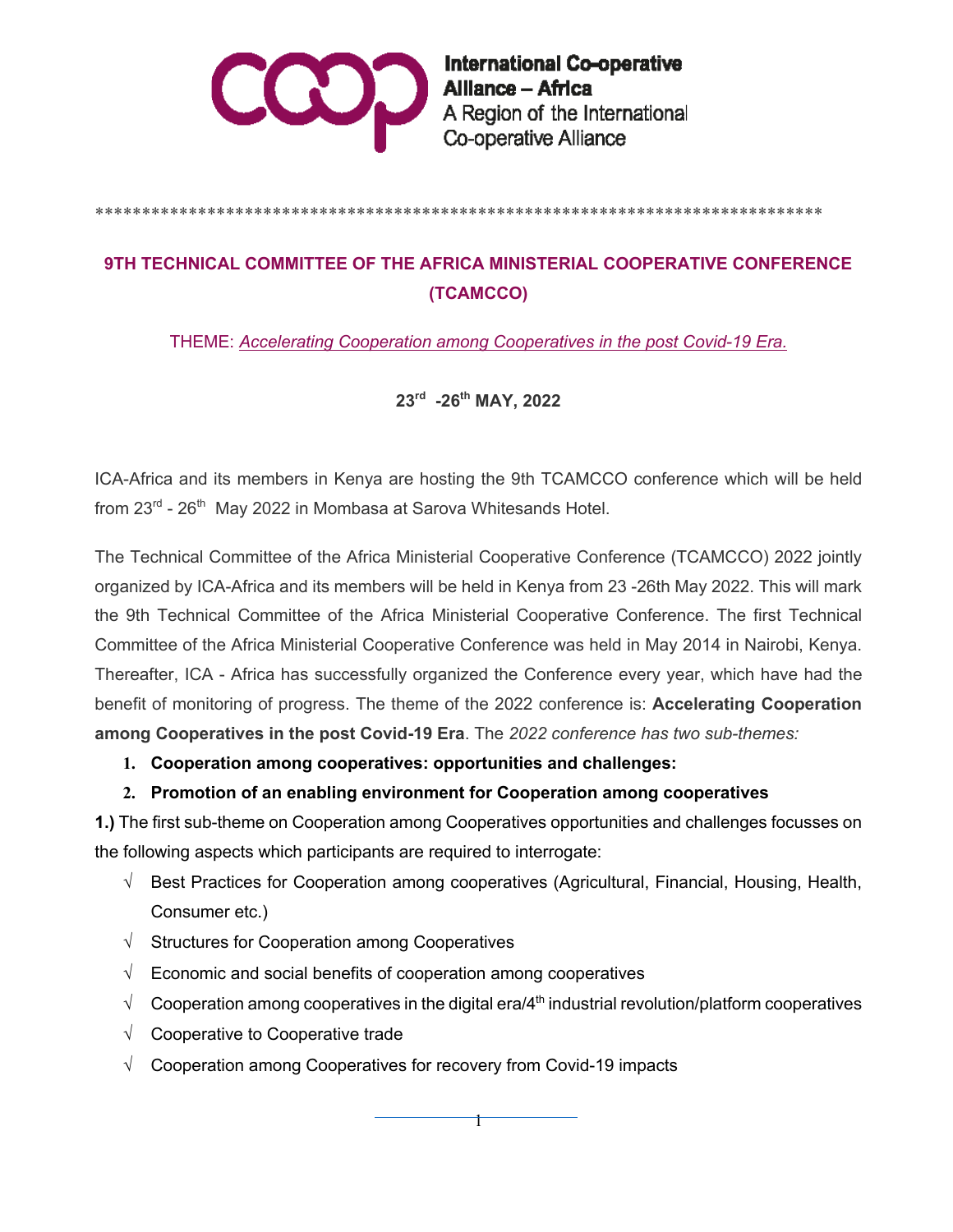**2.)** In the second sub-theme on promotion of an enabling environment for Cooperation among cooperatives the focus is on the following issues:

- $\sqrt{\phantom{a}}$  Cooperative development policies and legislation to support Cooperation among cooperatives for recovery from Covid-19 impacts.
- $\sqrt{ }$  The idea of an African Cooperative Society in post Covid-19 era.
- $\sqrt{ }$  Cross Border Cooperation in Africa
- $\sqrt{ }$  African Cooperative legal frameworks on Cooperation among Cooperatives (Progress, challenges and Opportunities in post Covid-19 recovery)
- $\sqrt{\phantom{a}}$  An Africanist explication of the sixth Cooperative Principle during Covid-19 and in recovery.

#### **Submission Guidelines:**

Interested authors should submit their abstracts by  $15<sup>th</sup>$  April, 2022 at pm@icaafrica.coop; copy to erickobongo@icaafrica.coop; mentioning as the email's subject "ICA-Africa TCAMCCO Abstract Submission."

Authors of abstracts of papers addressing the theme of the conference will selected and requested to submit full papers to be considered for presentation. Priority will be given to policy-and-solution oriented papers. Young researchers, academia and practitioners are encouraged to submit their abstracts. One key objective of the conference being to share knowledge that enables Cooperatives and other stakeholders in Africa to engage effectively in national, regional and international cooperation. **Key dates for the conference are as follows:**

| <b>Annotation</b>                        | <b>Deadline</b> |
|------------------------------------------|-----------------|
| Deadline for submission of abstracts     | 15 April 2022   |
| Notification of acceptance of abstracts  | 17 April, 2022  |
| Deadline for paper submissions           | 30 April 2022   |
| Notification of acceptance of papers     | 5 May 2022      |
| Last day for registration for presenters | 7 May 2022      |
| Conference                               | 25th May 2022   |

#### **Review Process:**

Papers received will be peer reviewed through a blind review process by the co-organizing institutions. The papers will be subjected to plagiarism check, and those which meet accepted standards will be